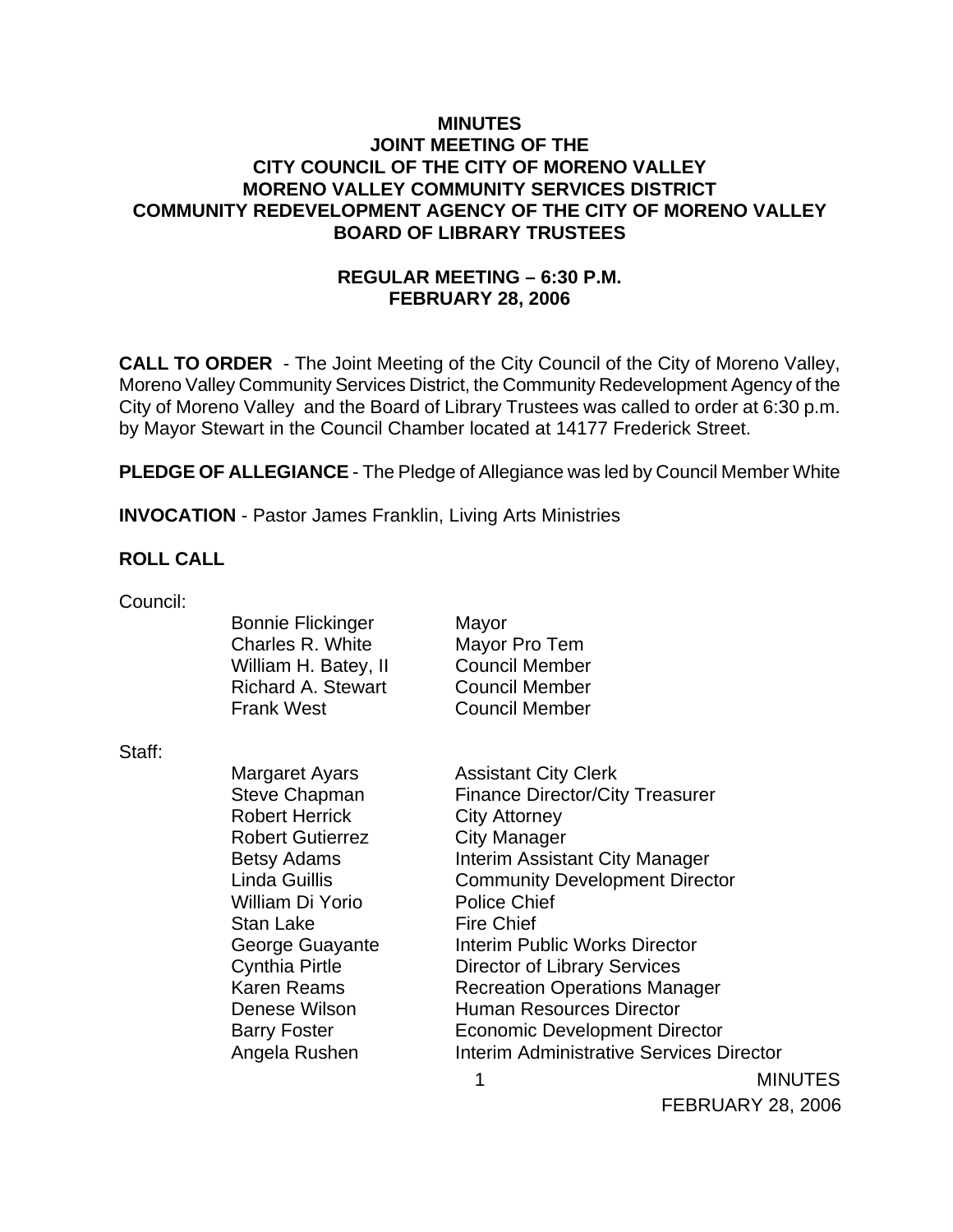# **JOINT CONSENT CALENDARS (SECTIONS A-D) OF THE CITY COUNCIL OF THE CITY OF MORENO VALLEY, MORENO VALLEY COMMUNITY SERVICES DISTRICT, COMMUNITY REDEVELOPMENT AGENCY OF THE CITY OF MORENO VALLEY AND THE BOARD OF LIBRARY TRUSTEES**

Mayor Stewart opened the agenda items for the Consent Calendars for public comments, there being none, public comments were closed.

# **A. CONSENT CALENDAR** - **CITY COUNCIL**

- A1. ORDINANCES FIRST READING BY TITLE ONLY Waived reading of all Ordinance Introductions and read by title only.
- A2. WARRANT REPORT- JANUARY 31, 2006 (Report of: Finance Department) Recommendation: Adopt Resolution No. 2006-21, approving the Warrant Report, dated January, 2006 in the total amount of \$14,062,042.25.

#### Resolution No. 2006-21

 A Resolution of the City Council of the City of Moreno Valley, California, Approving the Warrant Report Dated January 31, 2006

- A3. APPROVE OF TRACT MAP 31320 SINGLE FAMILY RESIDENTIAL PROJECT AND ACCEPT AGREEMENT AND BONDS FOR PUBLIC IMPROVEMENTS, SOUTHWEST CORNER OF WEBSTER AVENUE AND VAL VIEW STREET, SUBDIVIDER – BYLES & MAS DEVELOPMENT, LLC (Report of: Public Works Department) Recommendation: Approve Tract Map 31320, authorize the City Clerk to sign the map and transmit said map to the County Recorder's Office for recordation; accept the Agreement and Bonds for Public Improvements; authorize the Mayor to execute the Agreement; direct the City Clerk to forward the signed Agreement to the County Recorder's Office for recordation; and authorize the City Engineer to execute any future amendments to the agreement if the required street improvements are not completed within said timeframe.
- A4. REQUEST FOR 4-WAY STOP CONTROL AT THE INTERSECTION OF INDIAN STREET AND MYERS AVENUE (Report of: Public Works Department) Recommendation: Adopt Resolution No. 2006-22 to establish 4-way stop control at the intersection of Indian Street and Myers Avenue.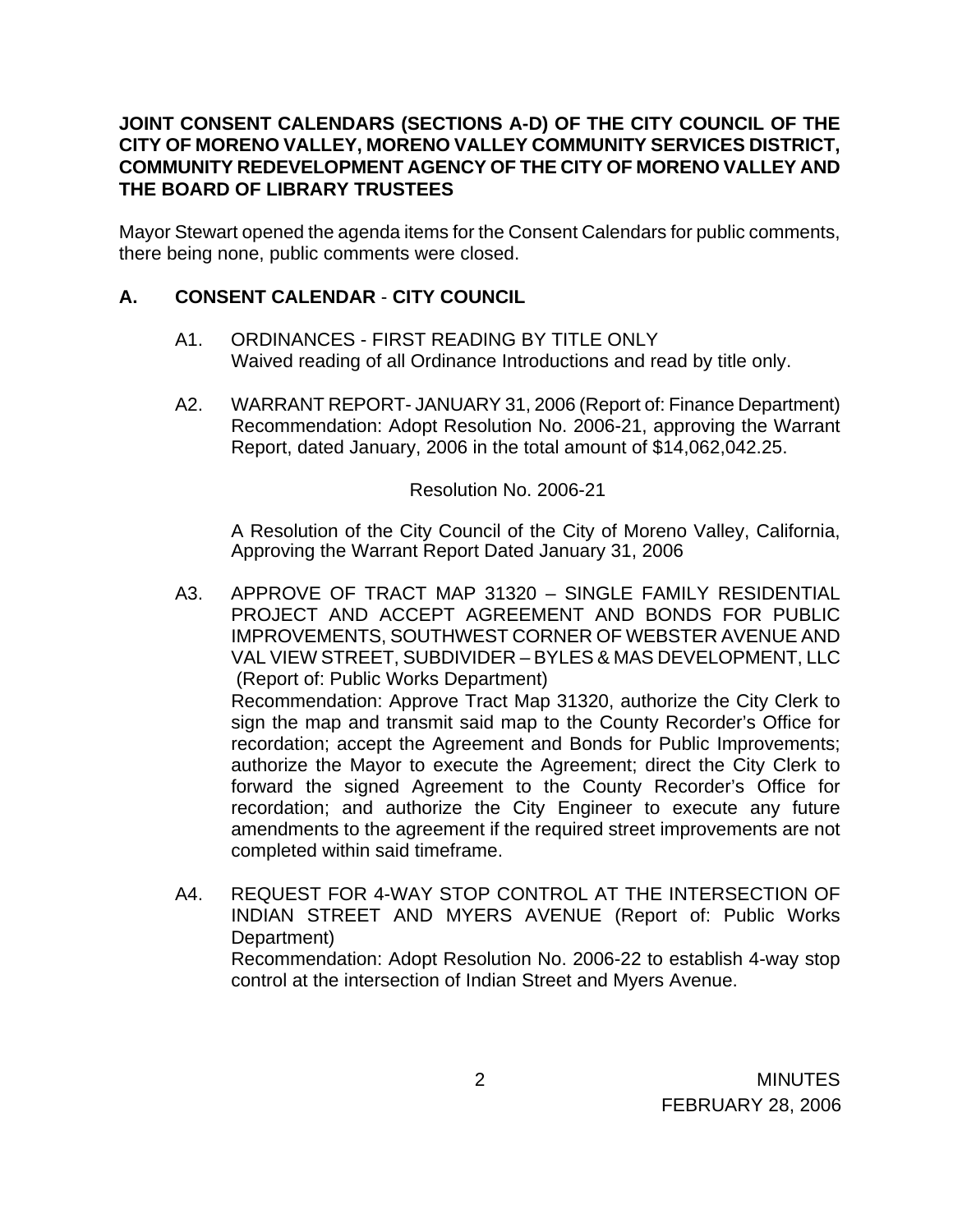#### Resolution No. 2006-22

A Resolution of the City Council of the City of Moreno Valley Establishing Stop Controls for Northbound and Southbound Traffic on Indian Street at Myers Avenue

- A5. TRACT MAP 30714 SINGLE FAMILY RESIDENTIAL PROJECT, AMENDMENT TO AGREEMENT FOR PUBLIC IMPROVEMENTS (TIME EXTENSION), EAST OF LASSELLE STREET, SOUTH OF KRAMERIA STREET IN THE MORENO VALLEY RANCH SPECIFIC PLAN (SP193) AREA, SUBDIVIDER – K. HOVNANIAN FORECAST HOMES, INC. (Report of: Public Works Department) Recommendation: Authorize the Mayor to execute the Amendment to Agreement for Public Improvements for Tract Map 30714; instruct the City Clerk to forward the completed Amendment to Agreement for Public Improvements to the County Recorder's Office for recordation; and authorize the City Engineer to execute any future amendments to the agreement if the required street improvements are not completed within said timeframe.
- A6. TRACT MAP 27523-1 SINGLE FAMILY RESIDENTIAL PROJECT, AMENDMENT TO AGREEMENT FOR PUBLIC IMPROVEMENTS (TIME EXTENSION), SOUTH OF BRODIEA AVENUE BETWEEN MORENO BEACH DRIVE AND WILMOT STREET, SUBDIVIDER – MORENO VALLEY CACTUS RANCH, LLC (Report of: Public Works Department) Recommendation: Authorize the Mayor to execute the Amendment to Agreement for Public Improvements for Tract Map 27523-1; instruct the City Clerk to forward the completed Amendment to Agreement for Public Improvements to the County Recorder's Office for recordation; and authorize the City Engineer to execute any future amendments to the agreement if the required street improvements are not completed within said timeframe.
- A7. APPROVAL OF QUARTERLY INVESTMENT REPORT QUARTER ENDED DECEMBER 31, 2005 (Report of: Finance Department) Recommendation: Approve and accept the quarterly investment report, in compliance with California Government Code Section 53646.
- A8. TRACT MAP 22701 SINGLE FAMILY RESIDENTIAL PROJECT, 2<sup>nd</sup> AMENDMENT TO AGREEMENT FOR PUBLIC IMPROVEMENTS (TIME EXTENSION), LASSELLE STREET, YANEZ TRAIL ROAD TO SOUTH CITY LIMITS, SUBDIVIDER – EMPIRE LAND, LLC (Report of: Public Works Department) Recommendation: Authorize the Mayor to execute the 2<sup>nd</sup> Amendment to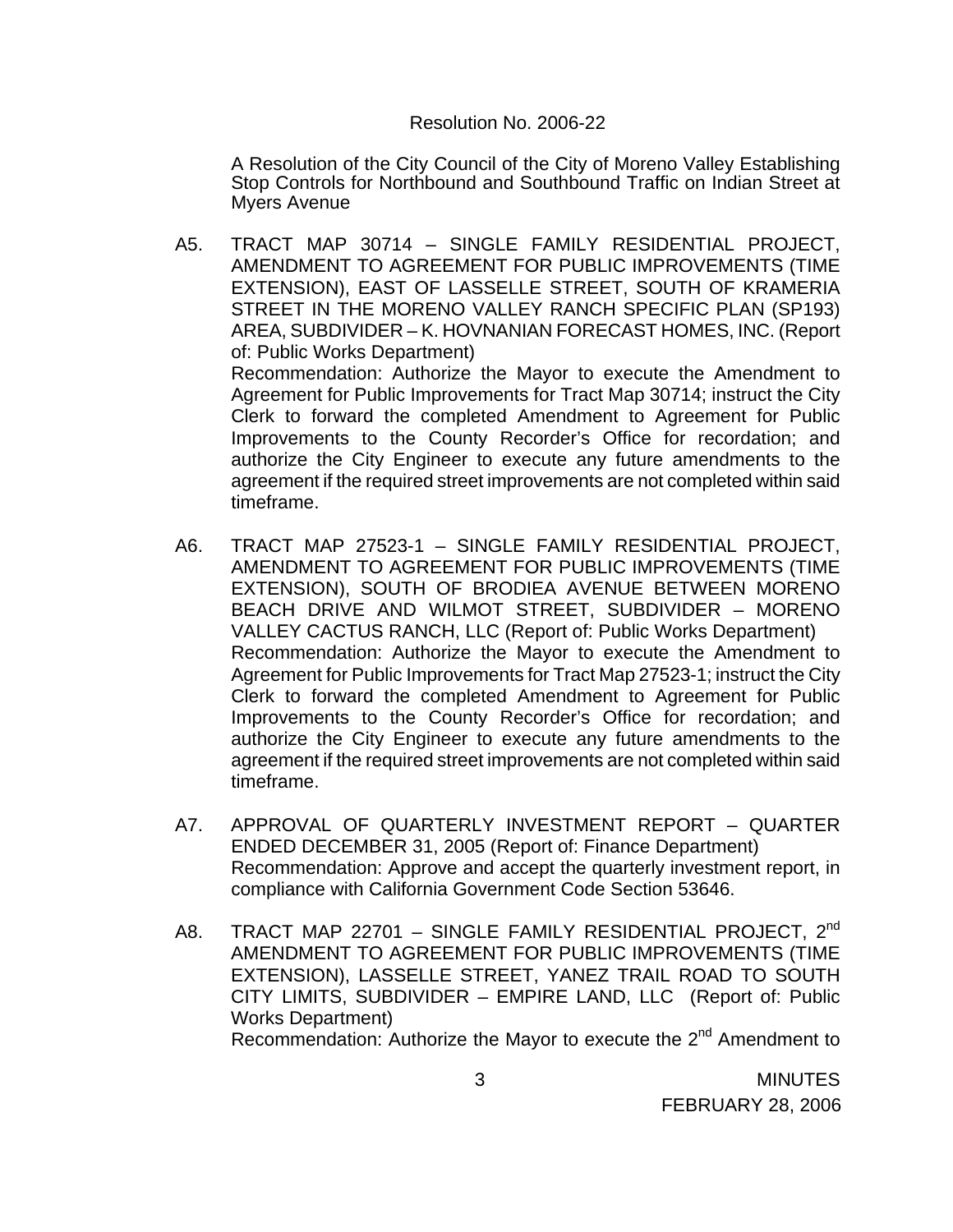Agreement for Public Improvements for Tract Map 22701; instruct the City Clerk to forward the completed  $2^{nd}$  Amendment to Agreement for Public Improvements to the County Recorder's Office for recordation; and authorize the City Engineer to execute any future amendments to the agreement if the required street improvements are not completed within said timeframe.

- A9. TRACT MAP 30320 SINGLE FAMILY RESIDENTIAL PROJECT, AMENDMENT TO AGREEMENT FOR PUBLIC IMPROVEMENTS (TIME EXTENSION), NORTHWEST CORNER OF OLEANDER AVENUE AND LASSELLE STREET, SUBDIVIDER – KB HOME COASTAL INC., A CALIFORNIA CORPORATION (Report of: Public Works Department) Recommendation: Authorize the Mayor to execute the Amendment to Agreement for Public Improvements for Tract Map 30320; instruct the City Clerk to forward the completed Amendment to Agreement for Public Improvements to the County Recorder's Office for recordation; and authorize the City Engineer to execute any future amendments to the agreement if the required street improvements are not completed within said timeframe.
- A10. APPROVAL OF AMENDMENT TO AGREEMENT FOR MULTI-USE TRAIL, EQUESTRIAN STAGING AREA, AND LINEAR PARK IMPROVEMENTS WITHIN TRACTS 30476, 30714, 30320, AND 30321 (TIME EXTENSION), LASSELLE STREET, SOUTH OF KRAMERIA AVENUE IN THE MORENO VALLEY RANCH SPECIFIC PLAN (SP193) AREA, SUBDIVIDER – EMPIRE LAND, LLC (Report of: Public Works Department) Authorize the Mayor to execute the Amendment to Agreement for Multi-Use Trail, Equestrian Staging Area, and Linear Park Improvements within Tracts 30476, 30714, 30320, and 30321; instruct the City Clerk to forward the completed Amendment to Agreement for Multi-Use Trail, Equestrian Staging Area, and Linear Park Improvements to the County Recorder's Office for recordation; and authorize the City Engineer to execute any future amendments to the agreement if the required improvements are not completed within said timeframe.
- A11. PARCEL MAP 30882 COMMERCIAL PROJECT, AMENDMENT TO AGREEMENT FOR PUBLIC IMPROVEMENTS (TIME EXTENSION), SOUTHWEST CORNER OF HIGHWAY 60 AND MORENO BEACH DRIVE, SUBDIVIDER – WAL-MART REAL ESTATE BUSINESS TRUST (Report of: Public Works Department) Recommendation: Authorize the Mayor to execute the Amendment to

Agreement for Public Improvements for Parcel Map 30882; instruct the City Clerk to forward the completed Amendment to Agreement for Public Improvements to the County Recorder's Office for recordation; and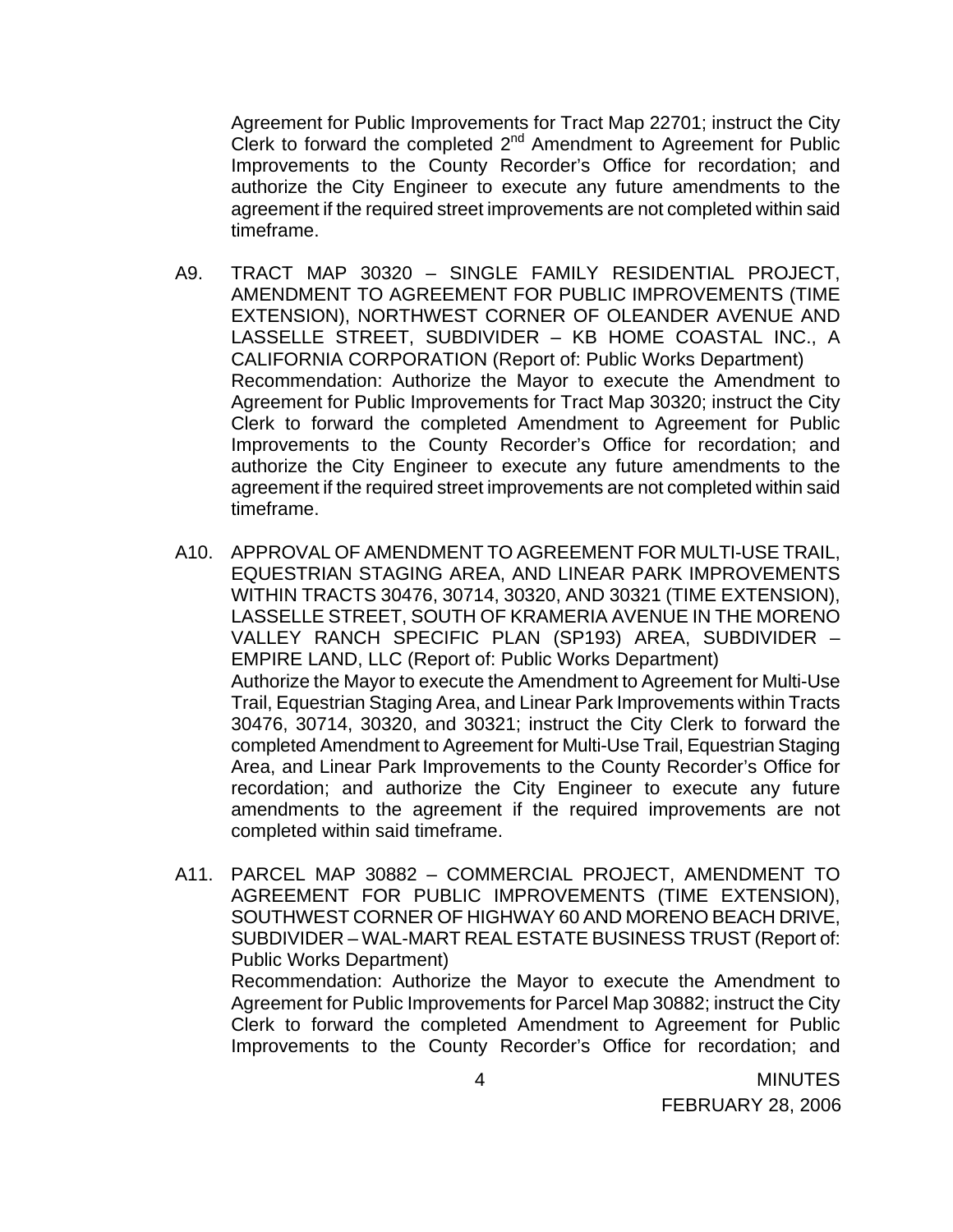authorize the City Engineer to execute any future amendments to the agreement if the required street improvements are not completed within said timeframe.

- A12. TRACT MAP 30321 SINGLE FAMILY RESIDENTIAL PROJECT, AMENDMENT TO AGREEMENT FOR PUBLIC IMPROVEMENTS (TIME EXTENSION), EAST OF LASSELLE STREET AND SOUTH OF IRIS AVENUE, SUBDIVIDER – RYLAND HOMES OF CALIFORNIA, INC. (Report of: Public Works Department) Recommendation: Authorize the Mayor to execute the Amendment to Agreement for Public Improvements for Final Map 30321; instruct the City Clerk to forward the completed Amendment to Agreement for Public Improvements to the County Recorder's Office for recordation; and authorize the City Engineer to execute any future amendments to the agreement if the required street improvements are not completed within said timeframe.
- A13. APPROVAL OF TRACT MAP 32210 SINGLE FAMILY RESIDENTIAL PROJECT, AND ACCEPT AGREEMENT AND BONDS FOR PUBLIC IMPROVEMENTS, EAST OF INDIAN STREET AND SOUTH OF IRIS AVENUE, ON THE NORTHWEST CORNER OF ANGELLA WAY AND TARANO LANE, SUBDIVIDER – H & L HOMES CORPORATION (Report of: Public Works Department) Recommendation: Approve Tract Map 32210, authorize the City Clerk to sign the map and transmit said map to the County Recorder's Office for recordation; accept the Agreement and Bonds for Public Improvements; authorize the Mayor to execute the Agreement; direct the City Clerk to

forward the signed Agreement to the County Recorder's Office for recordation; and authorize the City Engineer to execute any future amendments to the agreement if the required street improvements are not completed within said timeframe.

A14. RESOLUTION 2006-23 TO AMEND FEE RESOLUTION 2005-113 TO INCREASE PENALTIES FOR STREET SWEEPING PARKING VIOLATIONS (Report of: Community Development Department) Recommendation: Approve Resolution 2006-23 to amend Resolution 2005- 113 (Fee Resolution Schedule) to increase street sweeping parking violation fines from \$35 to \$50 per violation.

## Resolution No. 2006-23

A Resolution of the City Council of the City of Moreno Valley, California, Amending Resolution No. 2005-113 to Increase Penalties Street Sweeping Parking Violations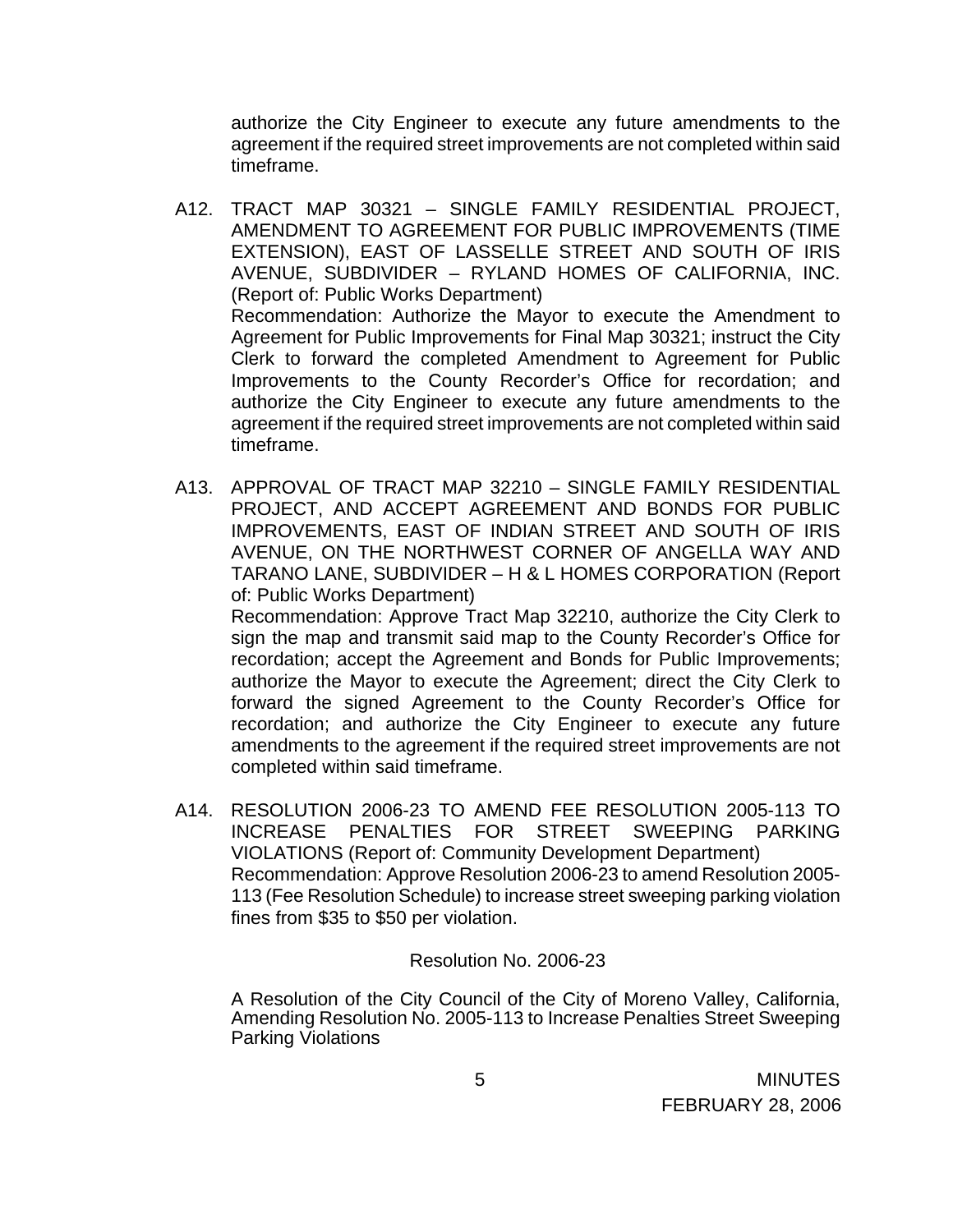- A15. MINUTES REGULAR MEETING OF FEBRUARY 14, 2006 (Report of: City Clerk's Department) Recommendation: Approve as submitted.
- A16. PUBLIC MEETING REGARDING MAIL BALLOT PROCEEDINGS FOR STONEGATE APARTMENTS - BALLOTED ITEM: NPDES RATE SCHEDULE; ROBERT K VOGEL FAMILY TRUST - BALLOTED ITEM: NPDES RATE SCHEDULE; AND CCI SUNNYMEAD MV - BALLOTED ITEM: NPDES RATE SCHEDULE (Report of: Public Works Department) Recommendation: That the Mayor and Members of the City of Moreno Valley City Council accept public comments regarding the mail ballot proceedings for: Stonegate Apartments – APN 291-110-017 (and any division thereof), Robert K Vogel Family Trust – APNs 316-210-026 & 316- 210-069 (and any division thereof) and CCI Sunnymead MV – APN 482- 540-030 (and any division thereof) for approval of the National Pollutant Discharge Elimination System (NPDES) regulatory rate schedule.
- A17. PUBLIC MEETING REGARDING MAIL BALLOT PROCEEDINGS FOR TENTATIVE TRACT 31089 - BALLOTED ITEM: NPDES RATE SCHEDULE; TENTATIVE TRACT 31494 - BALLOTED ITEM: NPDES RATE SCHEDULE; AND TENTATIVE TRACT 33437 - BALLOTED ITEM: NPDES RATE SCHEDULE (Report of: Public Works Department) Recommendation: That the City Council accept public comments regarding the mail ballot proceedings for: Tentative Tracts 31089, 31494 and 33437 (and all their affected phases) for approval of the National Pollutant Discharge Elimination System (NPDES) regulatory rate schedule.
- A18. SUMMARY OF 2005 STATUTES (Report of: Interim Assistant City Manager) Recommendation: That the City Council receive and file the informational report.
- A19. REQUEST ADOPTION OF REVISED PLANS AND SPECIFICATIONS, AND AUTHORIZATION TO RE-ADVERTISE THE FIRE STATION NO. 58 PROJECT FOR CONSTRUCTION BIDS, PROJECT NO. 05-43472523 (Report of: Public Works Department) Recommendation: Adopt the revised plans and specifications, subject to approval by the Building Official, Fire Chief, and Interim City Engineer; and authorize the City Clerk to re-advertise the project when it is approved by the Building Official, Fire Chief, and interim City Engineer for construction bids.
- A20. TRACT MAP 31050 SINGLE FAMILY RESIDENTIAL PROJECT, AMENDMENT TO AGREEMENT FOR PUBLIC IMPROVEMENTS (TIME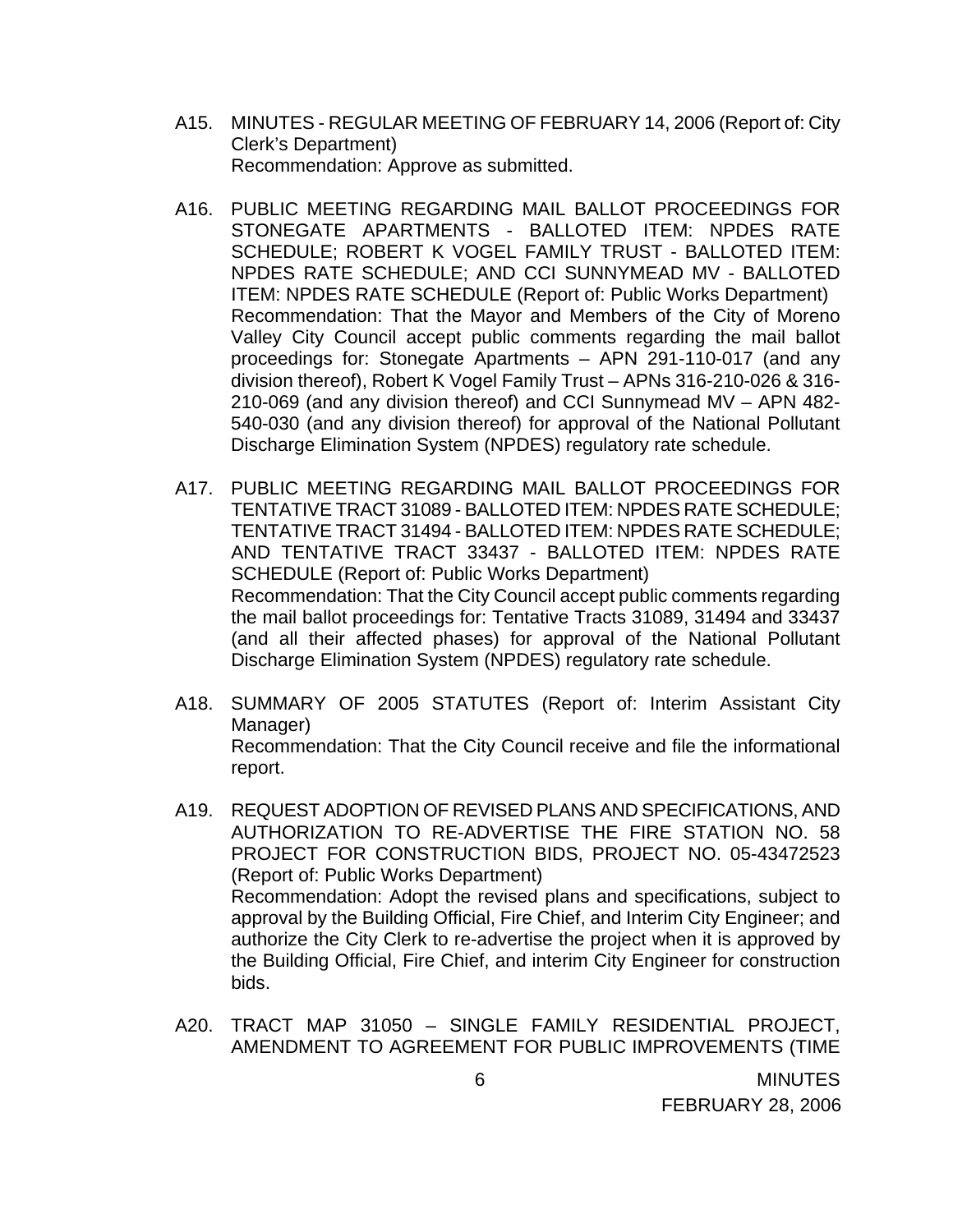EXTENSION), SOUTHEAST CORNER OF SADDLEBROOK LANE AND THE EXTENSION OF LURIN AVENUE, SUBDIVIDER – WL HOMES LLC DBA JOHN LAING HOMES (Report of: Public Works Department) Recommendation: Authorize the Mayor to execute the Amendment to Agreement for Public Improvements for Tract 31050; instruct the City Clerk to forward the completed Amendment to Agreement for Public Improvements to the County Recorder's Office for recordation; and authorize the City Engineer to execute any future amendments to the agreement if the required street improvements are not completed within said timeframe.

- A21. AGREEMENT FOR PROFESSIONAL CONSULTANT SERVICES FOR THE INTERSTATE 215 (I-215)/CACTUS AVENUE INTERCHANGE IMPROVEMENTS (Report of: Public Works Department) Recommendation: Authorize the appropriation of \$700,000 from the unencumbered Transportation Uniform Mitigation Fee (TUMF) fund balance for the Planning/Project Study Report (PSR) phase services for the I-215/Cactus Avenue Interchange Improvements into a new TUMF Capital Projects Account No. 415.\_\_\_\_\_\_ to fund the project; approve the Agreement for Professional Consultant Services with Kimley-Horn and Associates, Inc., 517 Fourth Street, Suite 301, San Diego, CA 92101 to provide Planning/Project Study Report (PSR) phase services for the Interstate 215/Cactus Avenue Interchange Improvements; authorize the Mayor to execute the Agreement for Professional Consultant Services with Kimley-Horn and Associates, Inc.; and authorize the Purchase Order to Kimley-Horn and Associates, Inc., in the not-to-exceed amount of \$440,674 (proposal amount plus 10% contingency) for Account No. 415.\_\_\_\_\_\_ when the Agreement has been signed by all parties.
- A22. TECHNOLOGY SERVICES DIVISION'S LEASE OF SPACE AT MORENO VALLEY GATEWAY FOR RELOCATION OF THE CITY'S TS ANNEX SITE (Report of: Interim Administrative Services Director) Recommendation: Authorize a five-year lease for 4,288 square-feet of office space located at the Moreno Valley Gateway building in the amount of \$6,282.50 per month (with anticipated base-rent increase of ten percent in Year Four), to relocate the Technology Services Annex site ("TS Annex").
- A23. MORENO VALLEY UTILITIES' RATE ADJUSTMENTS (Report of: Public Works Department) Recommendation: Approve Resolution 2006-24 amending the Electric Rates for Moreno Valley Utilities.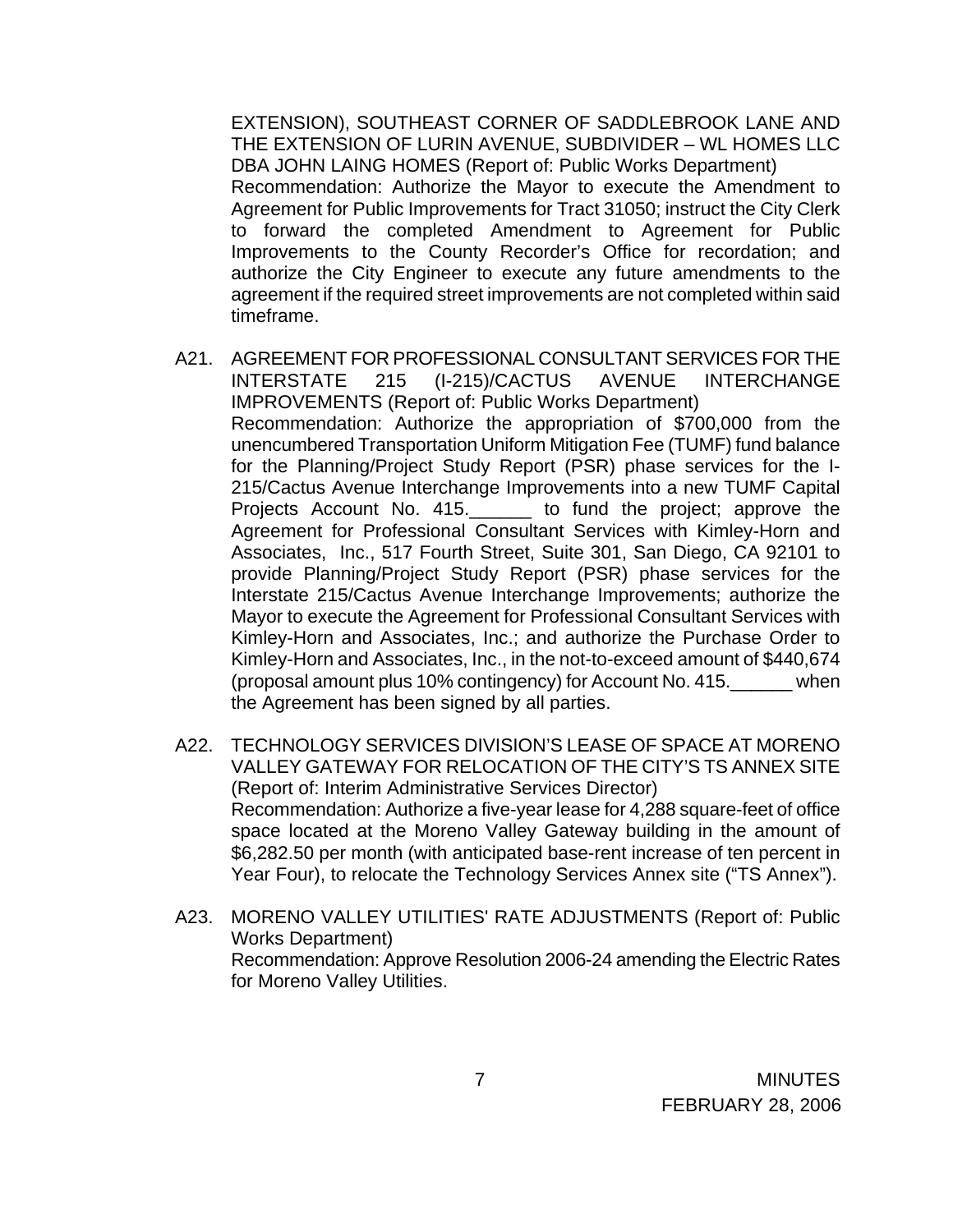#### Resolution No. 2006-24

A Resolution of the City Council of the City of Moreno Valley, California, to Amend the Electric Rates for Moreno Valley Utilities

# **B. CONSENT CALENDAR** - **COMMUNITY SERVICES DISTRICT**

- B1. ORDINANCES FIRST READING BY TITLE ONLY Waived reading of all Ordinance Introductions and read by title only.
- B2. MINUTES REGULAR MEETING OF FEBRUARY 14, 2006 (Report of: City Clerk's Department) Recommendation: Approve as submitted.
- B3. NOTICE OF COMPLETION AND ACCEPTANCE OF THE INSTALLATION OF STREET TREE LANDSCAPING FOR TRACTS 13576, 19080, 19081 AND ALL AFFECTED PHASES, PROJECT NO. 121-85620-7200-04 (Report of: Public Works Department) Recommendation: Accept the work as complete for the installation of street tree landscaping and irrigation, as performed by America West Landscape, Inc., 12328 Woodruff Avenue, Downey, CA 90241; direct the City Clerk, acting in the capacity of Secretary to the CSD Board, to record the Notice of Completion within ten (10) days, at the office of the County Recorder of Riverside County, as required by Section 3093 of the California Civil Code; and authorize the Director of Finance to release the retention to America West Landscape, Inc., thirty-five (35) calendar days after the date of recordation of the Notice of Completion, if no claims are filed against the project.
- B4. PUBLIC MEETING REGARDING MAIL BALLOT PROCEEDINGS FOR CCI SUNNYMEAD MV - BALLOTED ITEM: INCLUSION INTO CSD ZONE M AND APPROVAL OF THE ANNUAL PARCEL CHARGE; AND OPT MORENO VALLEY, LLC - BALLOTED ITEM: INCLUSION INTO CSD ZONE M AND APPROVAL OF THE ANNUAL PARCEL CHARGE (Report of: Public Works Department) Recommendation: That the Members of the Board of Directors of the Moreno Valley Community Services District (CSD) accept public comments regarding the mail ballot proceedings for: CCI Sunnymead MV – APN 482- 540-030 (and any division thereof) and OPT Moreno Valley, LLC – APNs 482-180-065 & 482-180-066 (and any division thereof) for inclusion into

CSD Zone M (Commercial, Industrial and Multifamily Improved Median

Maintenance) and approval of the annual charge.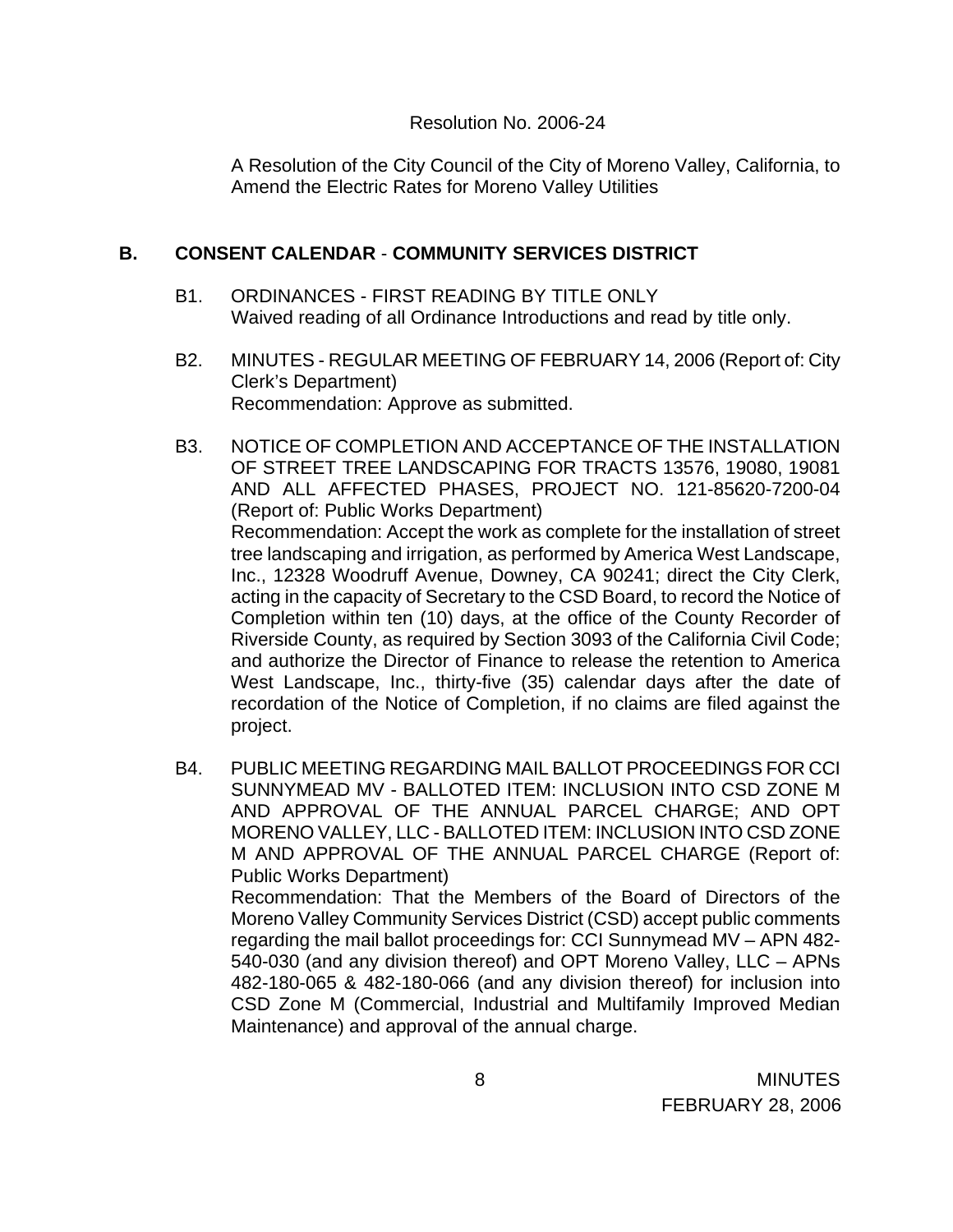B5. PUBLIC MEETING REGARDING MAIL BALLOT PROCEEDINGS FOR TENTATIVE TRACT 31089 - BALLOTED ITEM: INCLUSION INTO CSD ZONE B AND APPROVAL OF THE ANNUAL PARCEL CHARGE; TENTATIVE TRACT 31494 - BALLOTED ITEM: INCLUSION INTO CSD ZONE B AND APPROVAL OF THE ANNUAL PARCEL CHARGE; AND TENTATIVE TRACT 33437 - BALLOTED ITEM: INCLUSION INTO CSD ZONE B AND APPROVAL OF THE ANNUAL PARCEL CHARGE (Report of: Public Works Department) Recommendation: That the Board of Directors of the Moreno Valley Community Services District (CSD) accept public comments regarding the mail ballot proceedings for: Tentative Tracts 31089, 31494 and 33437 (and all their affected phases) for inclusion into CSD Zone B (Residential Street Lighting) and approval of the annual charge.

#### **C. CONSENT CALENDAR** - **COMMUNITY REDEVELOPMENT AGENCY**

- C1. ORDINANCES FIRST READING BY TITLE ONLY Waived reading of all Ordinance Introductions and read by title only.
- C2. MINUTES REGULAR MEETING OF FEBRUARY 14, 2006 (Report of: City Clerk's Department) Recommendation: Approve as submitted.

## **D. CONSENT CALENDAR** - **BOARD OF LIBRARY TRUSTEES**

- D1. ORDINANCES FIRST READING BY TITLE ONLY Waived reading of all Ordinance Introductions and read by title only.
- D2. MINUTES REGULAR MEETING OF FEBRUARY 14, 2006 (Report of: City Clerk's Department) Recommendation: Approve as submitted.

## **Joint Consent Calendar Items A2 – D2 approved by a 5-0 vote with the exception of items A15, B2, C2, and D2, which were pulled for a separate vote. m/Batey, s/West.**

 **Items A15, B2, C2, and D2 approved by 4-1 vote. m/Batey, s/West, Stewart abstaining.**

**E. PUBLIC HEARINGS - NONE**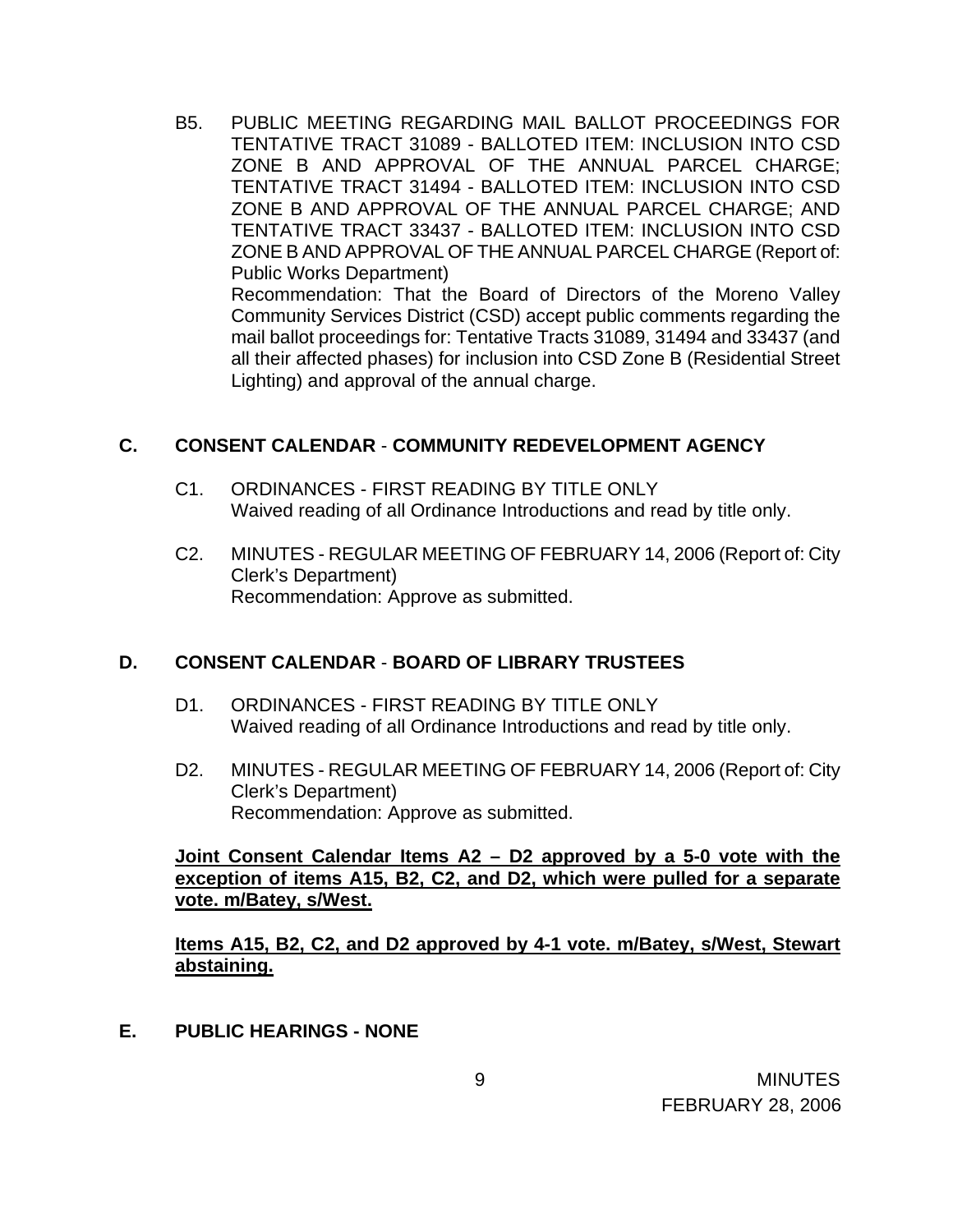# **F. ITEMS REMOVED FROM CONSENT CALENDARS FOR DISCUSSION OR SEPARATE ACTION**

# **G. REPORTS**

## G1. CITY COUNCIL REPORTS ON REGIONAL ACTIVITIES

 Mayor Flickinger opened the agenda item for public comments; there being none, public comments were closed.

a) Report on March Joint Powers Authority by Council Member Stewart (Continued from February 14, 2006)

Council Member Stewart gave a detailed update on the status of the Gumport investigation initiated by the March Joint Powers Commission. Stated the investigation absolved all JPC staff of any wrong doing. The investigation did not discover any "smoking gun". Also, the noise study report was presented to 1,200 people in attendance at the Riverside Convention Center.

Council Member Stewart also announced that the California Department of Forestry (CDF) will not be locating at March Air Reserve Base but will instead be locating at Hemet-Ryan Field in Hemet. He feels this is good news as it will give MARB the opportunity to attract paying customers to come in to utilize the space. Stated he will work vigorously to protect the taxpayers – and will continue to strive to bring jobs to March Air Reserve Base.

- b) Presentation of video regarding the Mobile Source Air Pollution Reduction Review Committee by Council Member West
- G2. A RESOLUTION OF THE CITY COUNCIL UPHOLDING THE PLANNING COMMISSION'S DENIAL OF TENTATIVE PARCEL MAP NO. 32898 (PA05-0032), TO SUBDIVIDE THE 0.93-NET ACRE OF ASSESSOR'S PARCEL NUMBER 474-220-011 INTO TWO SINGLE-FAMILY RESIDENTIAL LOTS IN THE R2 ZONE (CONTINUED FROM FEBRUARY 14, 2006) (Report of: Community Development Department) Recommendation: That the City Council approve Resolution No. 2006-20 for the Denial of Tentative Parcel Map No. 32898 (PA05-0032).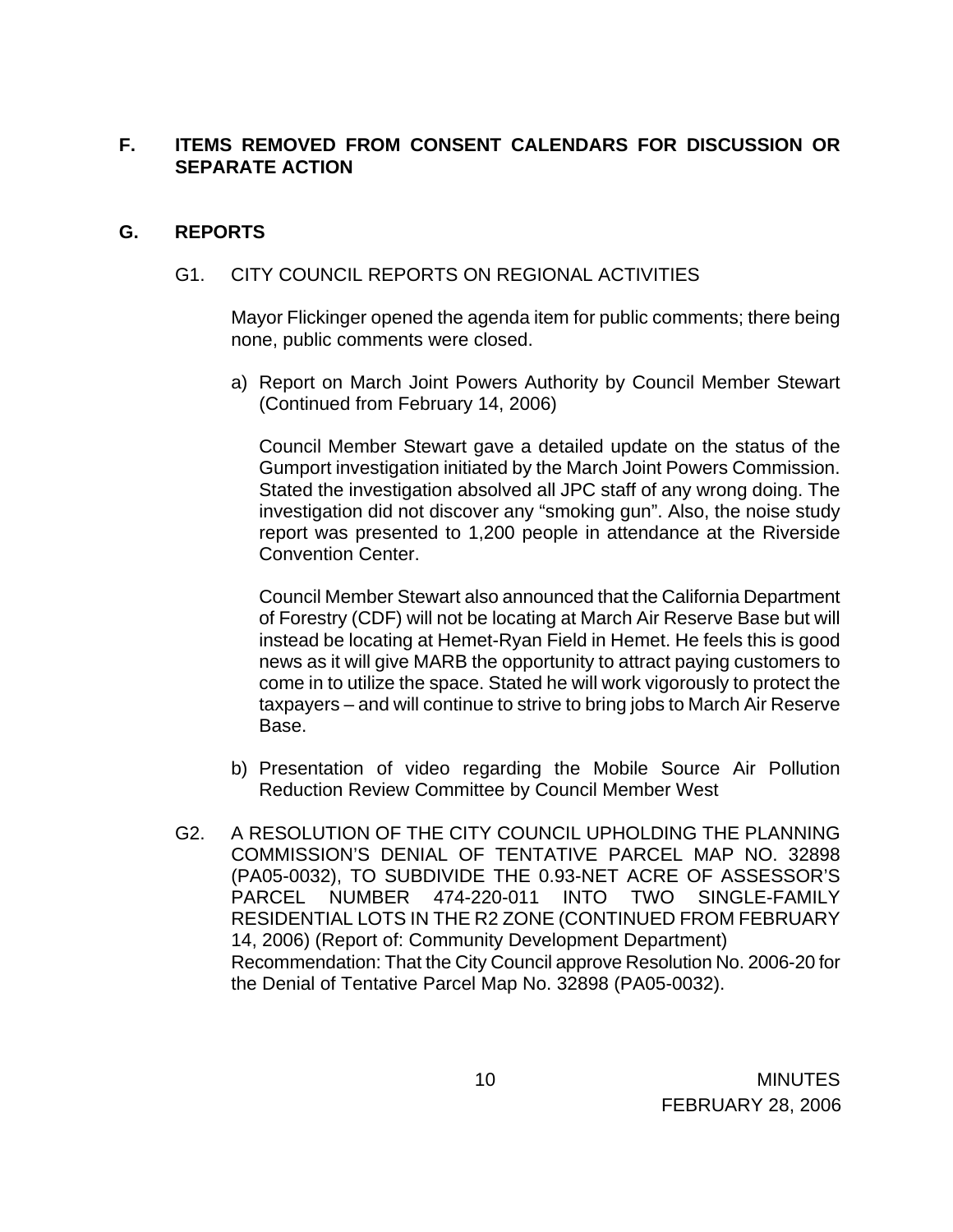### Resolution No. 2006-20

 A Resolution of the City Council of the City of Moreno Valley, California, Upholding the Planning Commissions Denial of PA05-0032 (Tentative Parcel Map No. 32898), to Subdivide the 0.93-Net Acre of Assessor's Parcel Number 474-220-011 into two Single-Family Residential Lots in the R2 Zone

 Mayor Flickinger opened the agenda item for public comments; there being none, public comments were closed.

#### **Approved by a 3-2 vote, White and Flickinger dissenting.**

G3. POWERPOINT PRESENTATION ON BASIC PLANNING AND ZONING LAWS (Report of: City Attorney) – MATERIAL NOT AVAILABLE AT TIME OF PRINTING – TO BE PROVIDED UNDER SEPARATE COVER

 Mayor Flickinger opened the agenda item for public comments; there being none, public comments were closed.

G4. 2006 LEGISLATIVE UPDATE (Report of: Interim Assistant City Manager) Recommendation: Receive and file the informational report.

Mayor Flickinger opened the agenda item for public comments. Public comments were received from Daryl Terrell.

## **Approved by a 5-0 vote.**

G5. CITY MANAGER'S REPORT (Informational Oral Presentation – not for Council action) – None given

## **H. LEGISLATIVE ACTIONS**

ORDINANCES - 1ST READING AND INTRODUCTION - NONE

ORDINANCES - 2ND READING AND ADOPTION

H1. ORDINANCE NO. 712 - APPROVING ZONE CHANGE (PA05-0026) FROM (OC) OFFICE COMMERCIAL TO (CC) COMMUNITY COMMERCIAL BASED ON THE FINDINGS OF THE ORDINANCE, AND THE REVISED ZONING ATLAS PAGE AS ATTACHED TO THE ORDINANCE AS EXHIBIT A (RECEIVED FIRST READING AND INTRODUCTION ON A 4-0-1 VOTE) (Report of: Community Development Department) Recommendation: Adopt Ordinance No. 712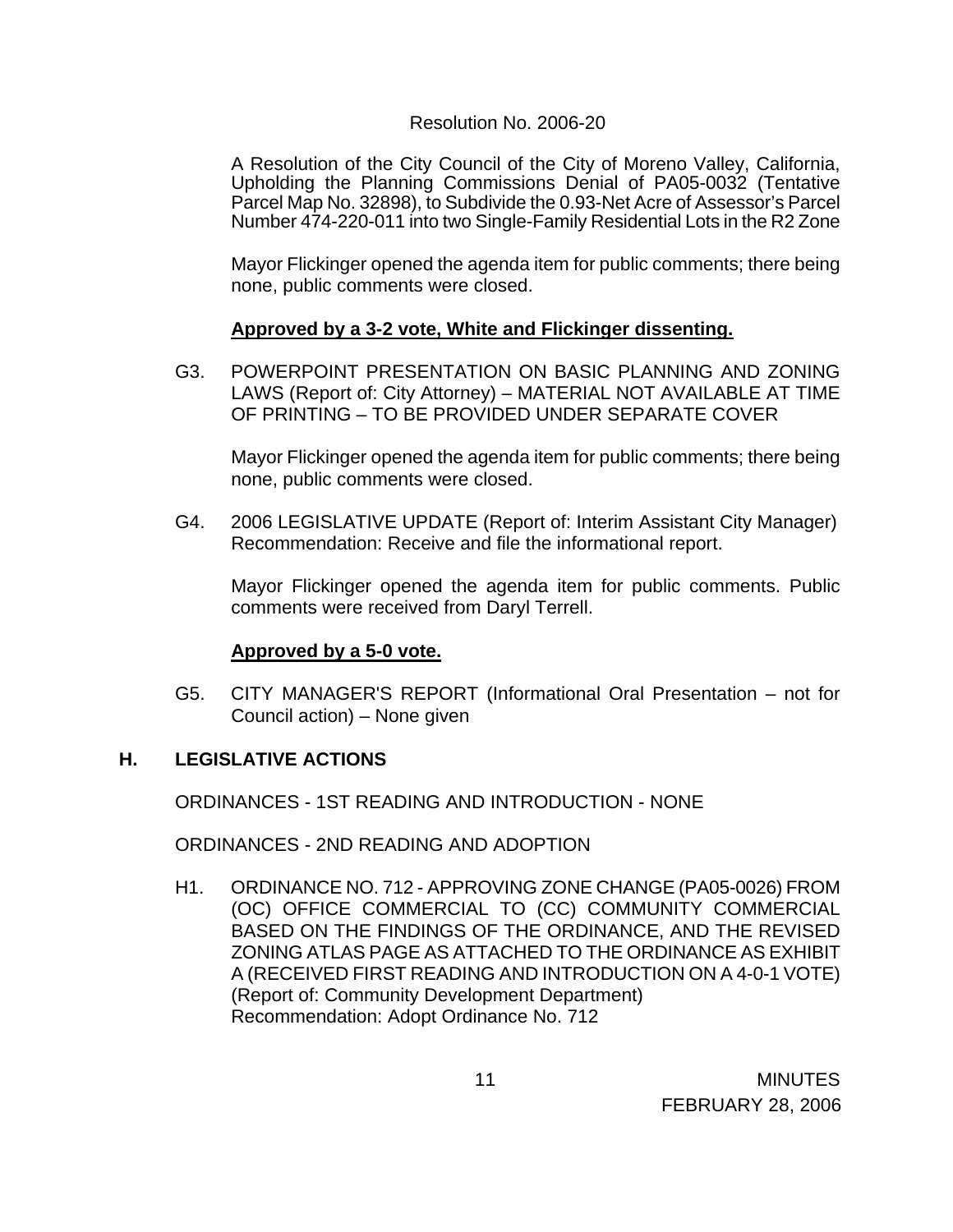## Ordinance No. 712

An Ordinance of the City Council of the City of Moreno Valley, California, Approving PA05-0026 (Zone Change) to Change the Land Use from (OC) Office Commercial to (CC) Community Commercial for Approximately 0.61- Net Acres of Land Assessor's Parcel Numbers 263-311-039, and 263-111- 040 Located at the Southwest Corner of Eucalyptus Avenue and Lancaster Lane

 Mayor Flickinger opened the agenda item for public comments; there being none, public comments were closed.

# **Approved by a 5-0 vote. m/White, s/West.**

ORDINANCES - URGENCY ORDINANCES – NONE

RESOLUTIONS – NONE

# PUBLIC COMMENTS **ON ANY SUBJECT NOT ON THE AGENDA** UNDER THE JURISDICTION OF THE CITY COUNCIL ARE AS FOLLOWS:

# Tom Rudolph

- 1) Issues with Waste Management starting too early in the morning– referenced discourse he submitted on 9/13/05 to the Council regarding hours of operation
- 2) Complimented the City on joint effort with City of Riverside for street improvements on Day Street

Daryl Terrell – Submitted discourse (2) for the public record

1) Danger presented by parolee homes in the City – feels these homes should be regulated by the City and required a Conditional Use Permit

# **CLOSING COMMENTS AND/OR REPORTS OF THE CITY COUNCIL, COMMUNITY SERVICES DISTRICT, OR COMMUNITY REDEVELOPMENT AGENCY**

## Council Member Batey

- 1) Thanked Chief DiYorio for attending the neighborhood meeting on Downing Street with him – felt is was a good meeting regarding police responses and issues
- 2) Would like to have Downing Street evaluated for speed humps
- 3) Concerned with the diversion of construction waste questioned staff as to the process – needs to be enforced Community Development Director Linda Guillis stated Gary Kyle, Building Official, is currently working on implementing this.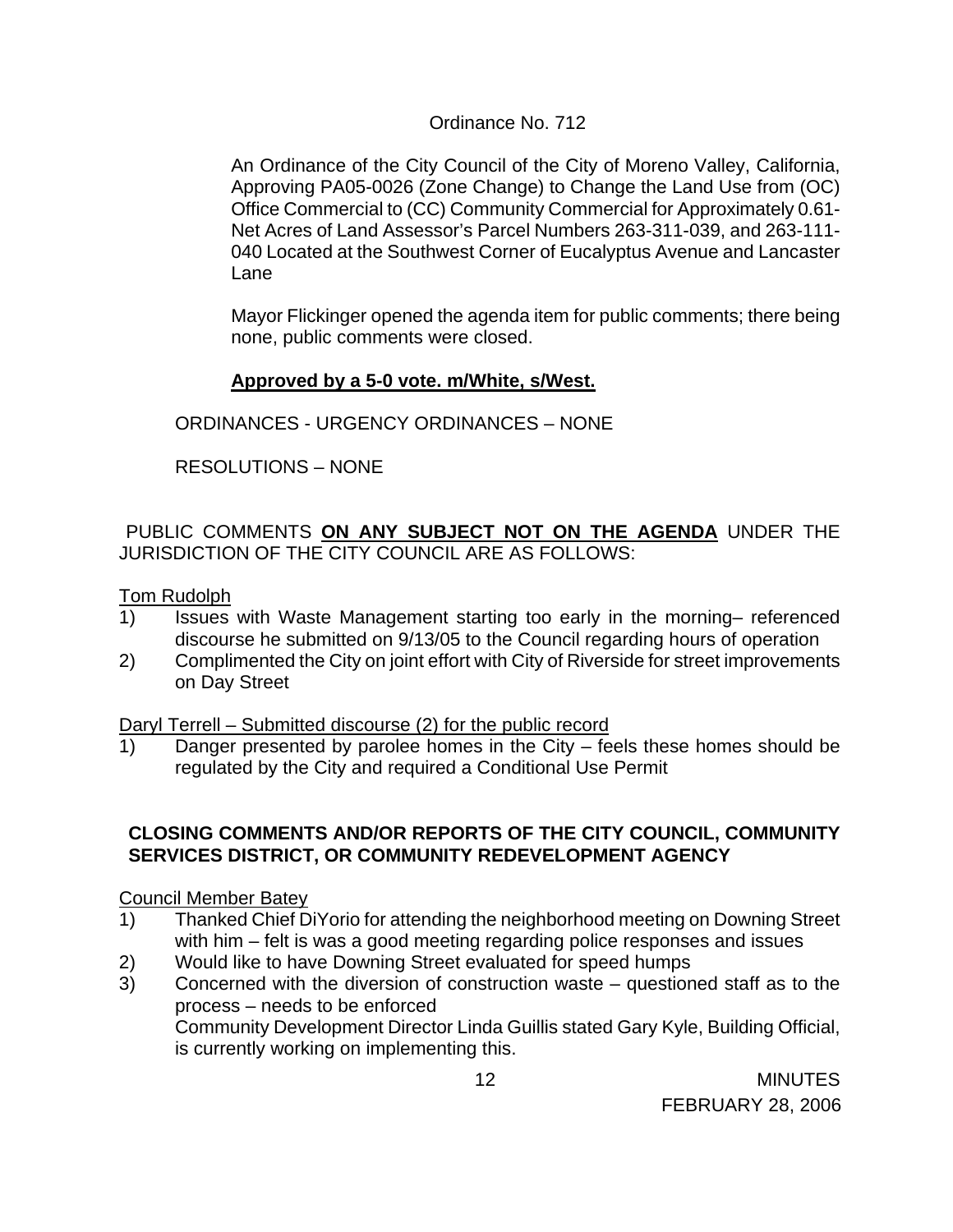Mayor Pro Tem White

- 1) Stated he completely agrees with Council Member Stewart's rendition of what is taking place at the March Joint Powers Authority and is behind him one hundred percent
- 2) Has read the report put out by Mr. Gumport three times and stated the investigator has absolved the Joint Powers Commission and staff of wrong doing and any misleading of the public or the commission - any innuendos by Supervisor Buster or his representatives is totally false – suggests they look at where the problem really is – complimented Council Member Stewart on his handling of this

# Council Member Stewart

- 1) Stated the March Joint Powers staff has a tremendous amount of work for a group of only 11 people – Phil Rizzo is a very hard working and ethical individual – has utmost confidence in the staff
- 2) Receiving many complaints from residents regarding noise boom boxes in cars against the law and would like to see it enforced also tired of loud noises coming from garages and loud parties – obnoxious noise
- 3) Tragic statistics regarding the loss of six CHP officers within the last five months the most recent officer killed was off-duty when he pulled over a drunk driver and then hit and killed by another drunk driver – heart goes out to the family of the fallen officer
- 4) Moreno Valley Police Department doing a great job with their DUI enforcement very aggressive
- 5) Expressed condolences to the family of retired Riverside Sheriff's Deputy LA Preston who was killed in a motorcycle accident in Moreno Valley by an individual driving with an expired license
- 6) Kudos to the police department for capturing the sexual predator who attempted to assault two women in Moreno Valley last week – he is a registered sex offender
- 7) Would like to agendize the completion of the security fence at the Conference and Recreation Center – Mayor Flickinger concurs and would like to know what other items at the C & R Center need completion
- 8) Stated the Fire Chief is working very hard to get the request for fire inspections caught up – will be funding to hire additional staff to expedite these requests

# Council Member West

- 1) Attended a celebration at Victoriano Elementary School the school won an award for "No Child Left Behind" and was also celebrating Black History Month – it was a great celebration with wonderful speakers – teachers and children deserve a lot of credit
- 2) Stated he and his wife went fishing at Lake Perris and it is a very beautiful and safe place to spend a day

# Mayor Flickinger – no comments